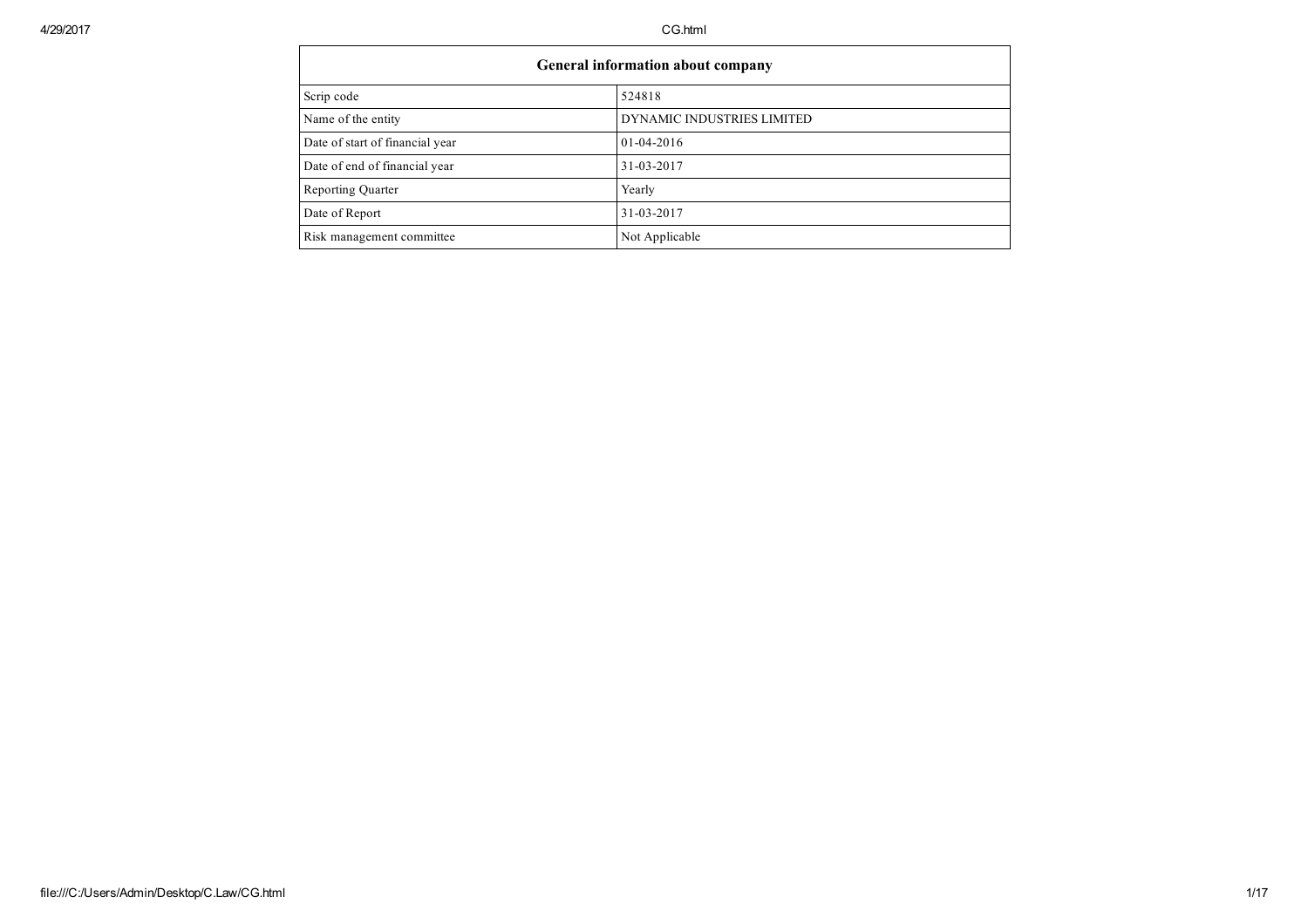|           | <b>Annexure I</b>                                              |                         |            |            |                                                |                            |                                 |                                                                      |                      |                                            |                                                                                                                                                    |                                                                                                                                                                             |                                                                                                                                                                                                            |              |
|-----------|----------------------------------------------------------------|-------------------------|------------|------------|------------------------------------------------|----------------------------|---------------------------------|----------------------------------------------------------------------|----------------------|--------------------------------------------|----------------------------------------------------------------------------------------------------------------------------------------------------|-----------------------------------------------------------------------------------------------------------------------------------------------------------------------------|------------------------------------------------------------------------------------------------------------------------------------------------------------------------------------------------------------|--------------|
|           | Annexure I to be submitted by listed entity on quarterly basis |                         |            |            |                                                |                            |                                 |                                                                      |                      |                                            |                                                                                                                                                    |                                                                                                                                                                             |                                                                                                                                                                                                            |              |
|           | I. Composition of Board of Directors                           |                         |            |            |                                                |                            |                                 |                                                                      |                      |                                            |                                                                                                                                                    |                                                                                                                                                                             |                                                                                                                                                                                                            |              |
|           |                                                                |                         |            |            |                                                |                            |                                 | Disclosure of notes on composition of board of directors explanatory |                      |                                            |                                                                                                                                                    |                                                                                                                                                                             |                                                                                                                                                                                                            |              |
|           |                                                                |                         |            |            |                                                |                            |                                 |                                                                      |                      |                                            | Is there any change in information of board of directors compare to previous quarter                                                               | Yes                                                                                                                                                                         |                                                                                                                                                                                                            |              |
| <b>Sr</b> | Title<br>(Mr<br>Ms)                                            | Name of the<br>Director | PAN        | <b>DIN</b> | Category 1<br>of directors                     | Category 2<br>of directors | Category<br>$3$ of<br>directors | Date of<br>appointment<br>in the<br>current term                     | Date of<br>cessation | Tenure<br>of<br>director<br>(in<br>months) | No of<br>Directorship<br>in listed<br>entities<br>including<br>this listed<br>entity (Refer<br>Regulation<br>$25(1)$ of<br>Listing<br>Regulations) | Number<br>of<br>memberships<br>in Audit/<br>Stakeholder<br>Committee(s)<br>including this<br>listed entity<br>(Refer<br>Regulation<br>$26(1)$ of<br>Listing<br>Regulations) | No of<br>post of<br>Chairperson<br>in Audit/<br>Stakeholder<br>Committee<br>held in listed<br>entities<br>including<br>this listed<br>entity (Refer<br>Regulation<br>$26(1)$ of<br>Listing<br>Regulations) | <b>Notes</b> |
|           | Mr                                                             | Harin<br>Mamlatdarna    | AGAPM9759O | 00536250   | Executive<br>Director                          | Chairperson                |                                 | 01-10-2015                                                           |                      |                                            | $\mathbf{1}$                                                                                                                                       | 1                                                                                                                                                                           | $\mathbf{0}$                                                                                                                                                                                               |              |
| 2         | Mr                                                             | Deepak<br>Chokshi       | ACOPC5387L | 00536345   | Executive<br>Director                          | Not<br>Applicable          | CEO-<br>MD                      | 01-10-2015                                                           |                      |                                            | 1                                                                                                                                                  | 1                                                                                                                                                                           | $\mathbf{0}$                                                                                                                                                                                               |              |
| 3         | Mr                                                             | Jatin Surti             | AGSPS7752D | 05195572   | Non-<br>Executive -<br>Independent<br>Director | Not<br>Applicable          |                                 | 14-08-2015                                                           |                      | 19                                         |                                                                                                                                                    |                                                                                                                                                                             | $\mathbf{0}$                                                                                                                                                                                               |              |
| 4         | Mr                                                             | Pravinchandra<br>Master | AAWPM1727E | 05195587   | Non-<br>Executive -<br>Independent<br>Director | Not<br>Applicable          |                                 | 14-08-2015                                                           |                      | 19                                         | 1                                                                                                                                                  | 2                                                                                                                                                                           | $\overline{c}$                                                                                                                                                                                             |              |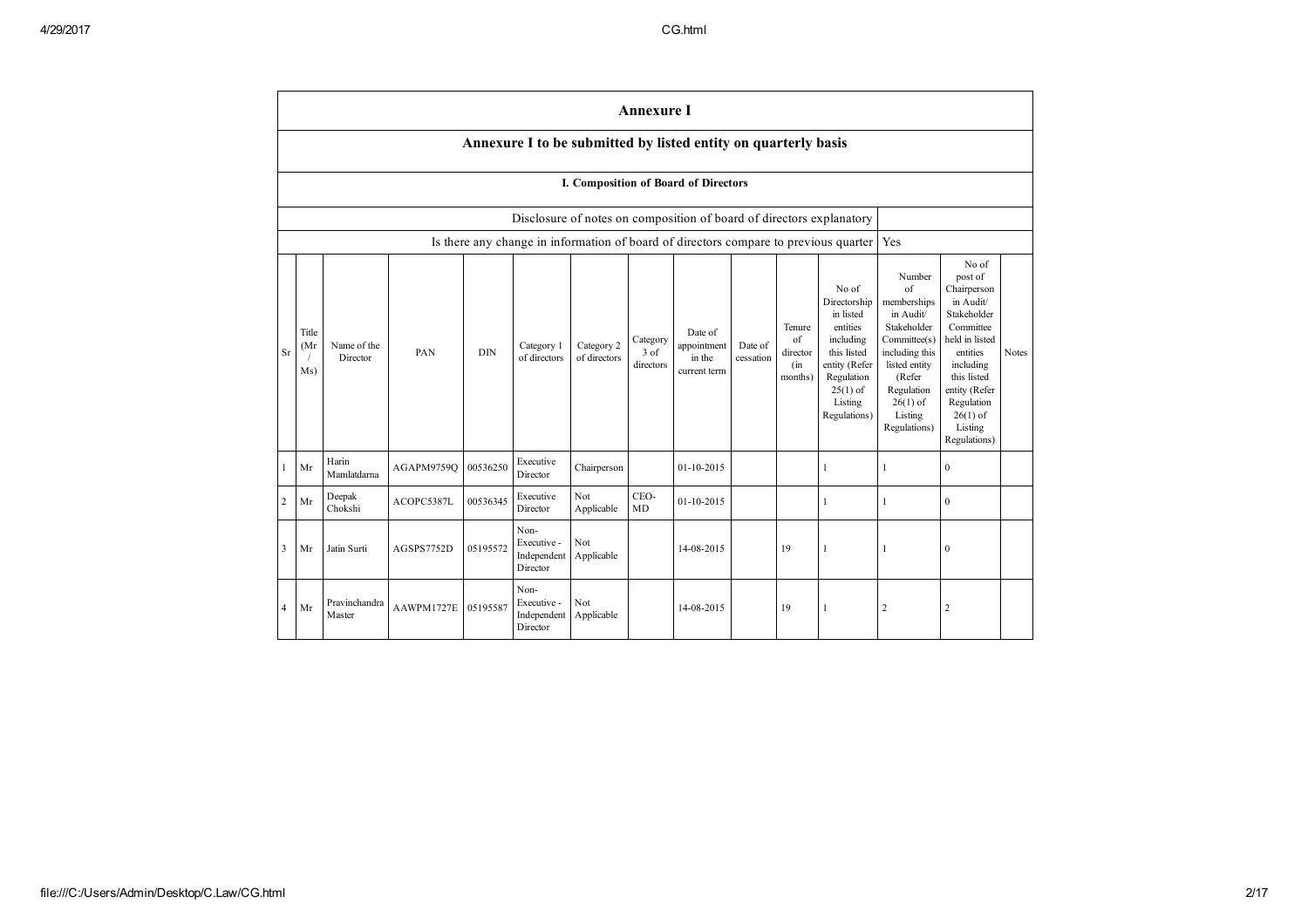|                | <b>Annexure I</b>                                              |                            |            |            |                                                |                                 |                                 |                                                  |                      |                                            |                                                                                                                                                    |                                                                                                                                                                                     |                                                                                                                                                                                                            |       |
|----------------|----------------------------------------------------------------|----------------------------|------------|------------|------------------------------------------------|---------------------------------|---------------------------------|--------------------------------------------------|----------------------|--------------------------------------------|----------------------------------------------------------------------------------------------------------------------------------------------------|-------------------------------------------------------------------------------------------------------------------------------------------------------------------------------------|------------------------------------------------------------------------------------------------------------------------------------------------------------------------------------------------------------|-------|
|                | Annexure I to be submitted by listed entity on quarterly basis |                            |            |            |                                                |                                 |                                 |                                                  |                      |                                            |                                                                                                                                                    |                                                                                                                                                                                     |                                                                                                                                                                                                            |       |
|                | I. Composition of Board of Directors                           |                            |            |            |                                                |                                 |                                 |                                                  |                      |                                            |                                                                                                                                                    |                                                                                                                                                                                     |                                                                                                                                                                                                            |       |
| <b>Sr</b>      | Title<br>(Mr)<br>Ms)                                           | Name of<br>the<br>Director | PAN        | <b>DIN</b> | Category 1<br>of directors                     | Category<br>$2$ of<br>directors | Category<br>$3$ of<br>directors | Date of<br>appointment<br>in the<br>current term | Date of<br>cessation | Tenure<br>of<br>director<br>(in<br>months) | No of<br>Directorship<br>in listed<br>entities<br>including<br>this listed<br>entity (Refer<br>Regulation<br>$25(1)$ of<br>Listing<br>Regulations) | Number<br>$\sigma$ f<br>memberships<br>in Audit/<br>Stakeholder<br>Committee(s)<br>including this<br>listed entity<br>(Refer<br>Regulation<br>$26(1)$ of<br>Listing<br>Regulations) | No of<br>post of<br>Chairperson<br>in Audit/<br>Stakeholder<br>Committee<br>held in listed<br>entities<br>including<br>this listed<br>entity (Refer<br>Regulation<br>$26(1)$ of<br>Listing<br>Regulations) | Notes |
| 5              | Mr                                                             | Raghavdas<br>Lakhmani      | AATPL5636N | 05304347   | Non-<br>Executive -<br>Independent<br>Director | Not<br>Applicable               |                                 | 14-08-2015                                       |                      | 19                                         |                                                                                                                                                    |                                                                                                                                                                                     | $\mathbf{0}$                                                                                                                                                                                               |       |
| 6              | Mr                                                             | Dinesh<br>Jain             | ABNPJ6717D | 00135889   | Executive<br>Director                          | Not<br>Applicable               |                                 | 01-10-2015                                       |                      |                                            |                                                                                                                                                    | $\mathbf{0}$                                                                                                                                                                        | $\mathbf{0}$                                                                                                                                                                                               |       |
| $\overline{7}$ | Mrs                                                            | Viraj Shah                 | AAEPF6321P | 07220630   | Non-<br>Executive -<br>Independent<br>Director | Not<br>Applicable               |                                 | 29-06-2015                                       |                      | 21                                         | $\mathbf{1}$                                                                                                                                       |                                                                                                                                                                                     | $\mathbf{0}$                                                                                                                                                                                               |       |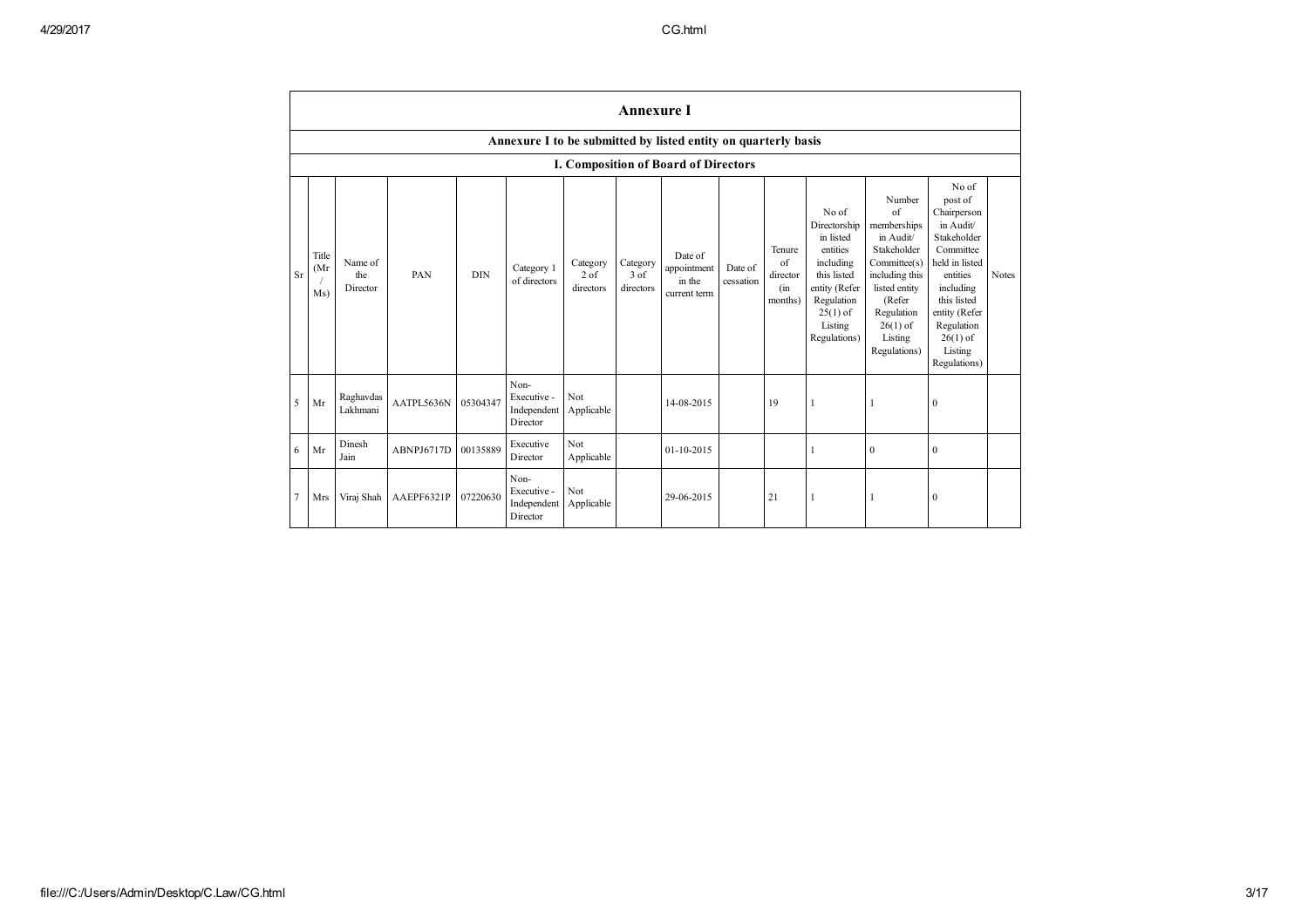| <b>Annexure 1</b>                                                               |  |
|---------------------------------------------------------------------------------|--|
| <b>II. Composition of Committees</b>                                            |  |
| Disclosure of notes on composition of committees explanatory                    |  |
| Is there any change in information of committees compare to previous quarter No |  |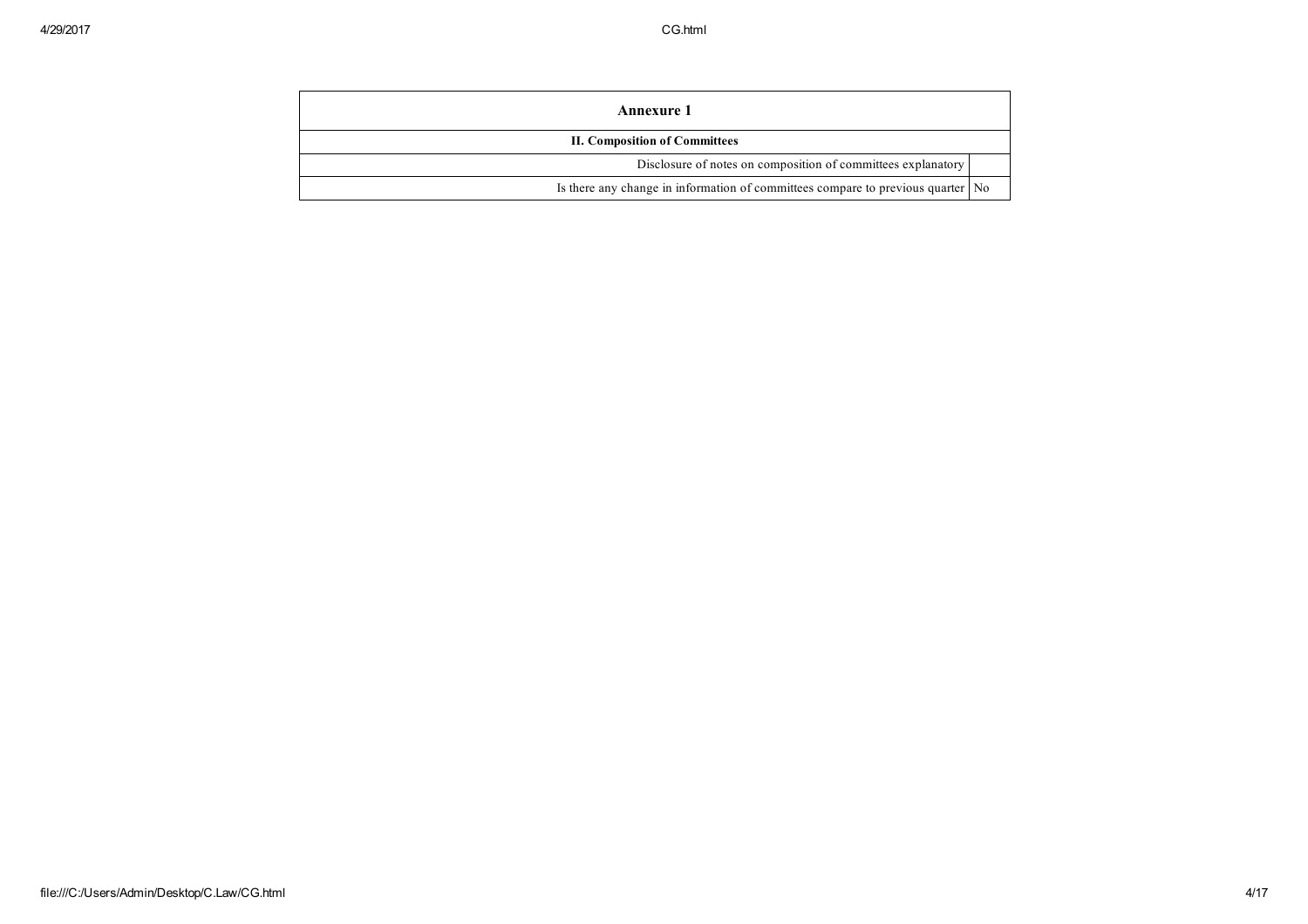|                | <b>Annexure 1</b>                                      |                                                                  |                                                                |  |  |  |  |  |  |  |  |
|----------------|--------------------------------------------------------|------------------------------------------------------------------|----------------------------------------------------------------|--|--|--|--|--|--|--|--|
|                | <b>Annexure 1</b>                                      |                                                                  |                                                                |  |  |  |  |  |  |  |  |
|                | <b>III.</b> Meeting of Board of Directors              |                                                                  |                                                                |  |  |  |  |  |  |  |  |
|                |                                                        | Disclosure of notes on meeting of board of directors explanatory |                                                                |  |  |  |  |  |  |  |  |
| <b>Sr</b>      | Date(s) of meeting (if any) in the<br>previous quarter | $Date(s)$ of meeting (if any) in the<br>current quarter          | Maximum gap between any two consecutive (in<br>number of days) |  |  |  |  |  |  |  |  |
|                | 14-11-2016                                             |                                                                  |                                                                |  |  |  |  |  |  |  |  |
| $\overline{2}$ |                                                        | 14-02-2017                                                       | -91                                                            |  |  |  |  |  |  |  |  |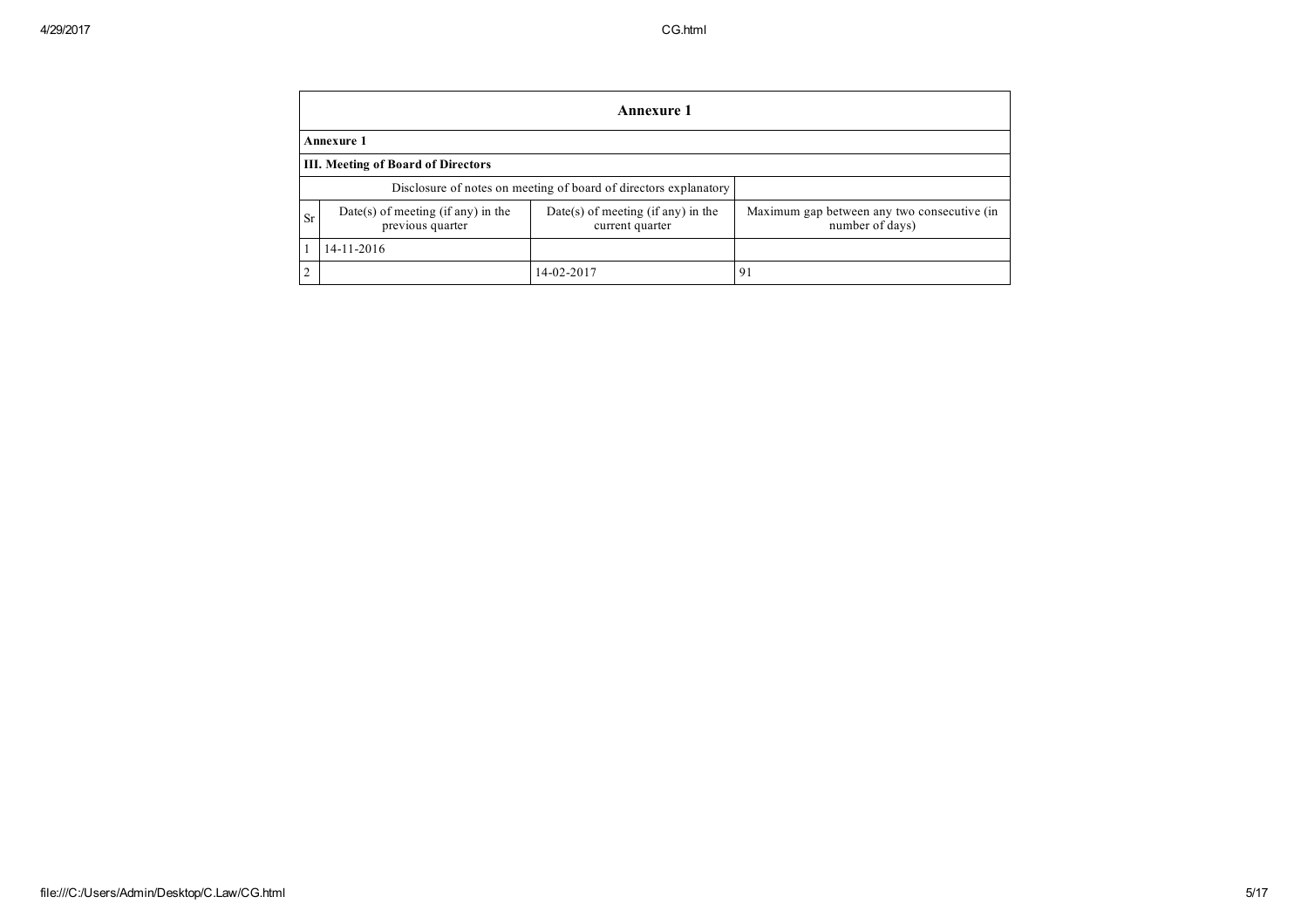|                | Annexure 1                                         |                                                                     |                                                     |                                           |                                                                     |                                                                               |                               |  |  |  |  |  |  |  |
|----------------|----------------------------------------------------|---------------------------------------------------------------------|-----------------------------------------------------|-------------------------------------------|---------------------------------------------------------------------|-------------------------------------------------------------------------------|-------------------------------|--|--|--|--|--|--|--|
|                | <b>IV. Meeting of Committees</b>                   |                                                                     |                                                     |                                           |                                                                     |                                                                               |                               |  |  |  |  |  |  |  |
|                |                                                    |                                                                     |                                                     |                                           |                                                                     | Disclosure of notes on meeting of committees explanatory                      |                               |  |  |  |  |  |  |  |
| <b>Sr</b>      | Name of<br>Committee                               | $Date(s)$ of meeting<br>of the committee in<br>the relevant quarter | Whether<br>requirement of<br>Quorum met<br>(Yes/No) | Requirement<br>of Quorum<br>met (details) | $Date(s)$ of meeting<br>of the committee in<br>the previous quarter | Maximum gap between<br>any two consecutive<br>meetings (in number of<br>days) | Name of<br>other<br>committee |  |  |  |  |  |  |  |
|                | Audit<br>Committee                                 | 14-02-2017                                                          | Yes                                                 | $1/3$ rd or 2<br>whichever is<br>higher   | $14 - 11 - 2016$                                                    | 91                                                                            |                               |  |  |  |  |  |  |  |
| $\overline{2}$ | Corporate<br>Social<br>Responsibility<br>Committee | 14-02-2017                                                          | Yes                                                 |                                           |                                                                     |                                                                               |                               |  |  |  |  |  |  |  |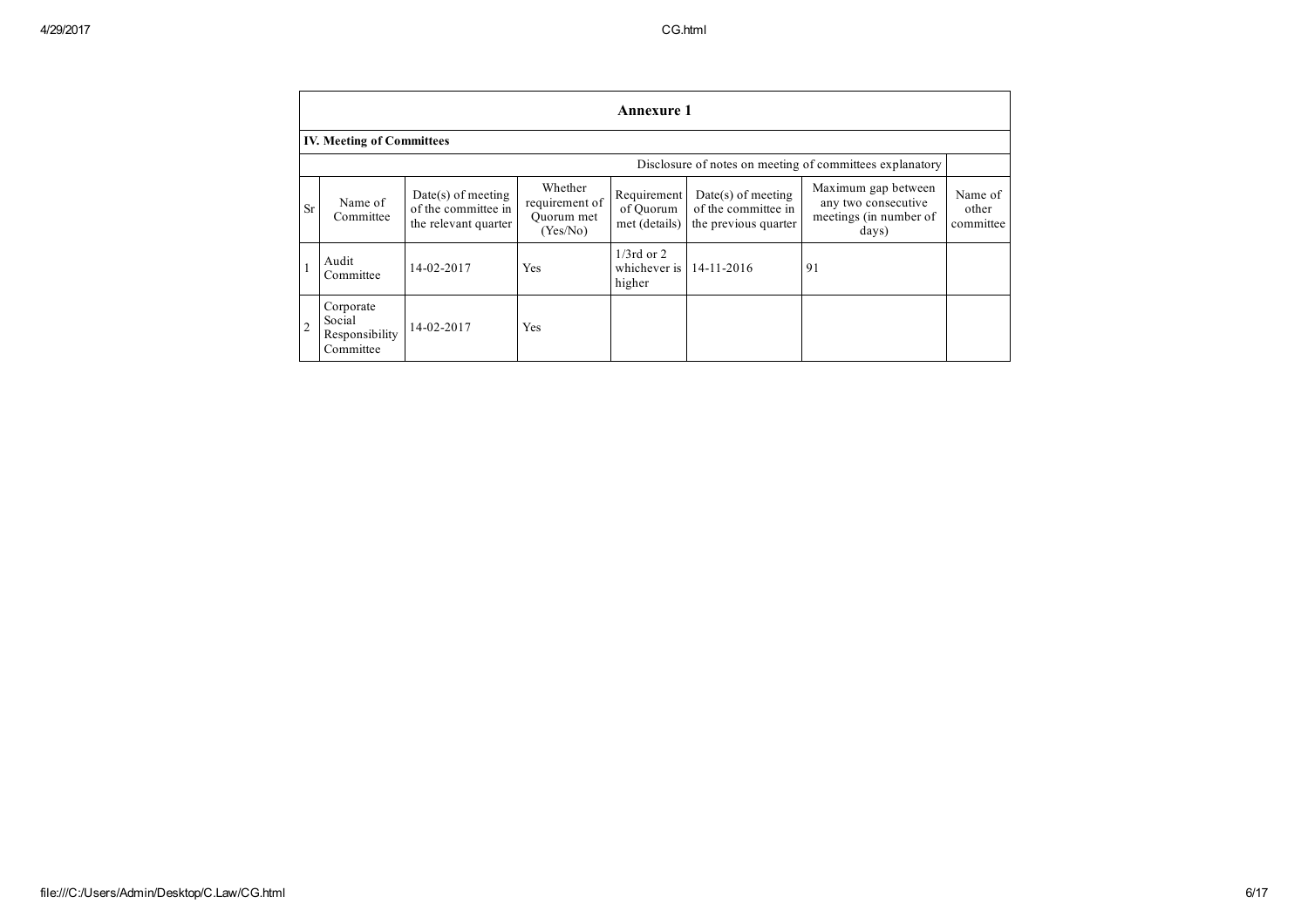|                | <b>Annexure 1</b>                                                                                         |                                  |                                                                    |  |  |  |  |  |  |  |  |
|----------------|-----------------------------------------------------------------------------------------------------------|----------------------------------|--------------------------------------------------------------------|--|--|--|--|--|--|--|--|
|                | V. Related Party Transactions                                                                             |                                  |                                                                    |  |  |  |  |  |  |  |  |
| Sr             | Subject                                                                                                   | Compliance status<br>(Yes/No/NA) | If status is "No" details of non-<br>compliance may be given here. |  |  |  |  |  |  |  |  |
|                | Whether prior approval of audit committee obtained                                                        | Yes                              |                                                                    |  |  |  |  |  |  |  |  |
| $\overline{2}$ | Whether shareholder approval obtained for material RPT                                                    | NA                               |                                                                    |  |  |  |  |  |  |  |  |
|                | Whether details of RPT entered into pursuant to omnibus approval<br>have been reviewed by Audit Committee | Yes                              |                                                                    |  |  |  |  |  |  |  |  |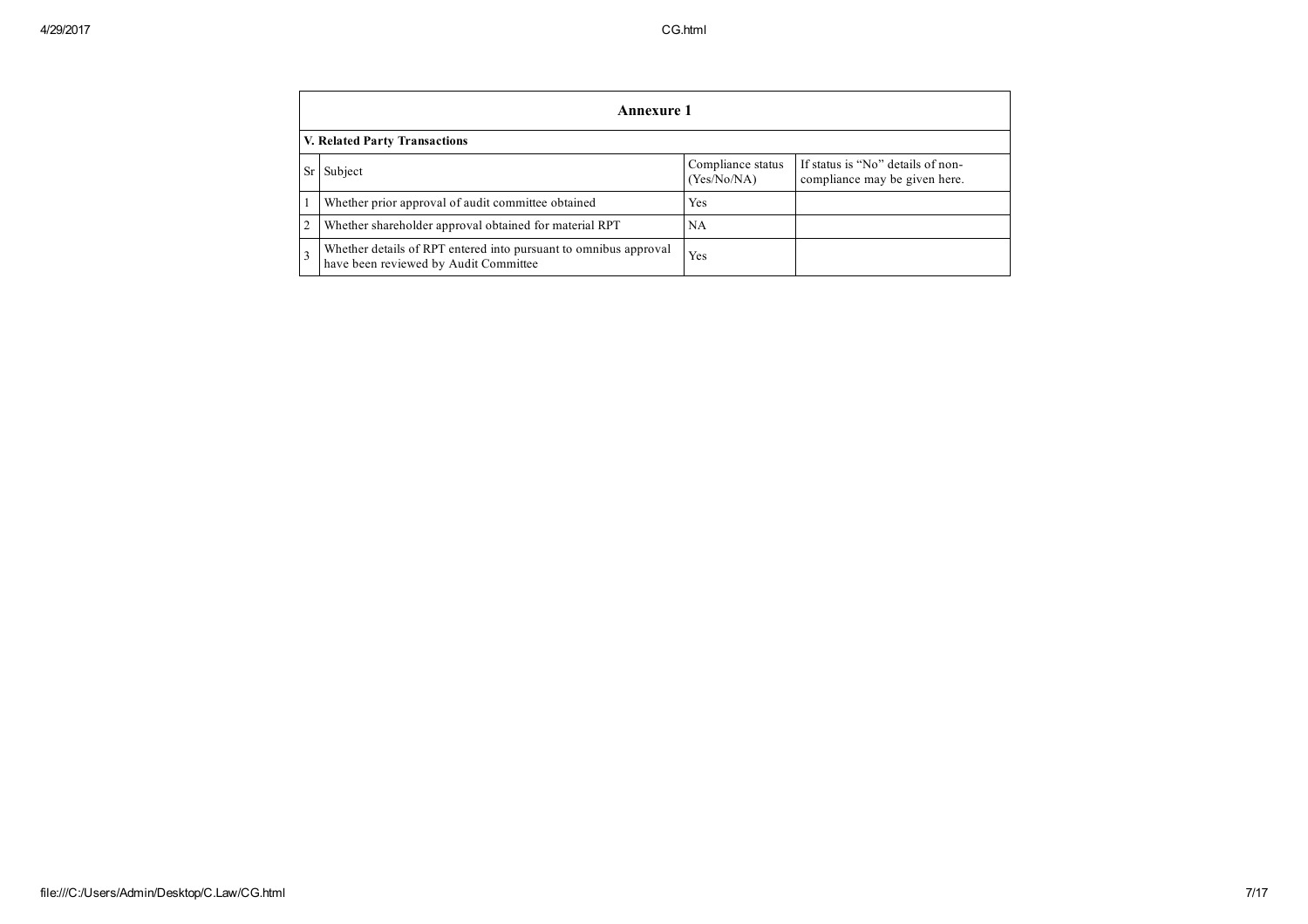|                         | <b>Annexure 1</b>                                                                                                                                                                                               |                                  |
|-------------------------|-----------------------------------------------------------------------------------------------------------------------------------------------------------------------------------------------------------------|----------------------------------|
|                         | <b>VI.</b> Affirmations                                                                                                                                                                                         |                                  |
|                         | Sr Subject                                                                                                                                                                                                      | Compliance<br>status<br>(Yes/No) |
|                         | The composition of Board of Directors is in terms of SEBI (Listing obligations and disclosure requirements)<br>Regulations, 2015                                                                                | Yes                              |
| $\overline{c}$          | The composition of the following committees is in terms of SEBI(Listing obligations and disclosure requirements)<br>Regulations, 2015 a. Audit Committee                                                        | Yes                              |
| $\overline{\mathbf{3}}$ | The composition of the following committees is in terms of SEBI(Listing obligations and disclosure requirements)<br>Regulations, 2015. b. Nomination & remuneration committee                                   | Yes                              |
| $\overline{4}$          | The composition of the following committees is in terms of SEBI(Listing obligations and disclosure requirements)<br>Regulations, 2015. c. Stakeholders relationship committee                                   | Yes                              |
| $\varsigma$             | The composition of the following committees is in terms of SEBI(Listing obligations and disclosure requirements)<br>Regulations, 2015. d. Risk management committee (applicable to the top 100 listed entities) | NA                               |
| 6                       | The committee members have been made aware of their powers, role and responsibilities as specified in SEBI<br>(Listing obligations and disclosure requirements) Regulations, 2015.                              | Yes                              |
| $\overline{7}$          | The meetings of the board of directors and the above committees have been conducted in the manner as specified<br>in SEBI (Listing obligations and disclosure requirements) Regulations, 2015.                  | Yes                              |
| 8                       | This report and/or the report submitted in the previous quarter has been placed before Board of Directors.                                                                                                      | Yes                              |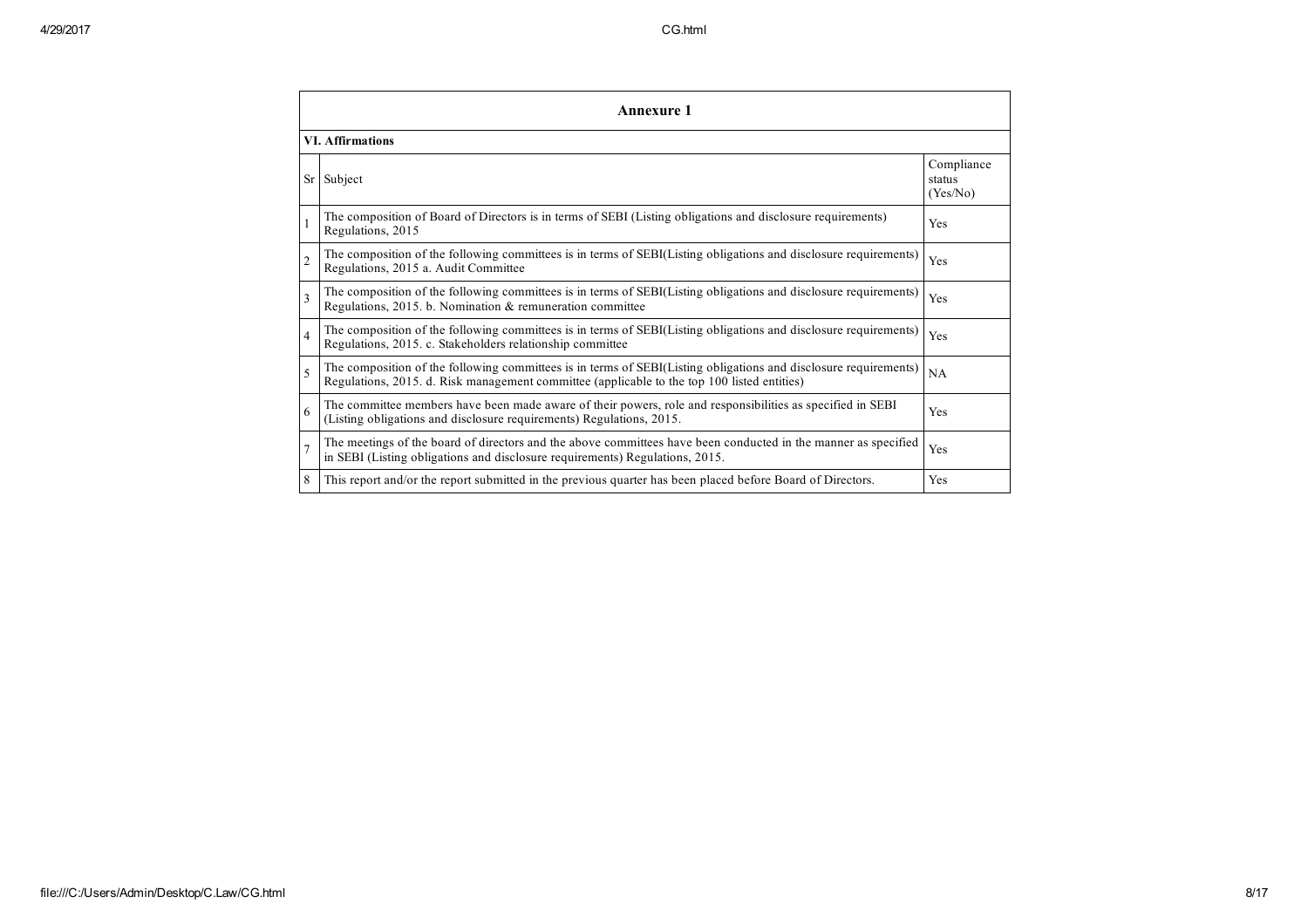|                                                          |                                                                                         |                                     |                                                                                   | <b>Annexure II</b>                                                                                                         |  |  |  |  |  |  |
|----------------------------------------------------------|-----------------------------------------------------------------------------------------|-------------------------------------|-----------------------------------------------------------------------------------|----------------------------------------------------------------------------------------------------------------------------|--|--|--|--|--|--|
|                                                          |                                                                                         |                                     |                                                                                   | Annexure II to be submitted by listed entity at the end of the financial year (for the whole of financial year)            |  |  |  |  |  |  |
| I. Disclosure on website in terms of Listing Regulations |                                                                                         |                                     |                                                                                   |                                                                                                                            |  |  |  |  |  |  |
|                                                          | Sr Item                                                                                 | Compliance<br>status<br>(Yes/No/NA) | If status is<br>"No"<br>details of<br>non-<br>compliance<br>may be<br>given here. | Web address                                                                                                                |  |  |  |  |  |  |
|                                                          | Details of<br>business                                                                  | Yes                                 |                                                                                   | http://www.dynaind.com/productrange.html                                                                                   |  |  |  |  |  |  |
| $\overline{c}$                                           | Terms and<br>conditions of<br>appointment<br>of<br>independent<br>directors             | Yes                                 |                                                                                   | http://www.dynaind.com/investor_zone/Policies/Appointment%20of%20Director,%20KMP%20and%20Sr.%20Management.pdf              |  |  |  |  |  |  |
| 3                                                        | Composition<br>of various<br>committees of Yes<br>board of<br>directors                 |                                     |                                                                                   | http://www.dynaind.com/investors_zone.html                                                                                 |  |  |  |  |  |  |
| 4                                                        | Code of<br>conduct of<br>board of<br>directors and<br>senior<br>management<br>personnel | Yes                                 |                                                                                   | http://www.dynaind.com/investor_zone/Code%20of%20Condust/Code%20of%20Conduct%20for%20Board%20of%20Directors%20and%20Sr.%20 |  |  |  |  |  |  |
| $\varsigma$                                              | Details of<br>establishment<br>of vigil<br>mechanism/<br>Whistle<br>Blower policy       | Yes                                 |                                                                                   | http://www.dynaind.com/investor_zone/Policies/Vigil%20Mechanism-Whistle%20Blower%20Policy.pdf                              |  |  |  |  |  |  |
| 6                                                        | Criteria of<br>making<br>payments to<br>non-executive<br>directors                      | Yes                                 |                                                                                   | http://www.dynaind.com/investors_zone.html                                                                                 |  |  |  |  |  |  |
|                                                          | Policy on<br>dealing with<br>related party<br>transactions                              | Yes                                 |                                                                                   | http://www.dynaind.com/investor_zone/Policies/Related%20Party%20Transaction%20Policy.pdf                                   |  |  |  |  |  |  |
| 8                                                        | Policy for                                                                              | Yes                                 |                                                                                   | http://www.dynaind.com/investor_zone/Policies/Material%20Subsidiary%20Policy.pdf                                           |  |  |  |  |  |  |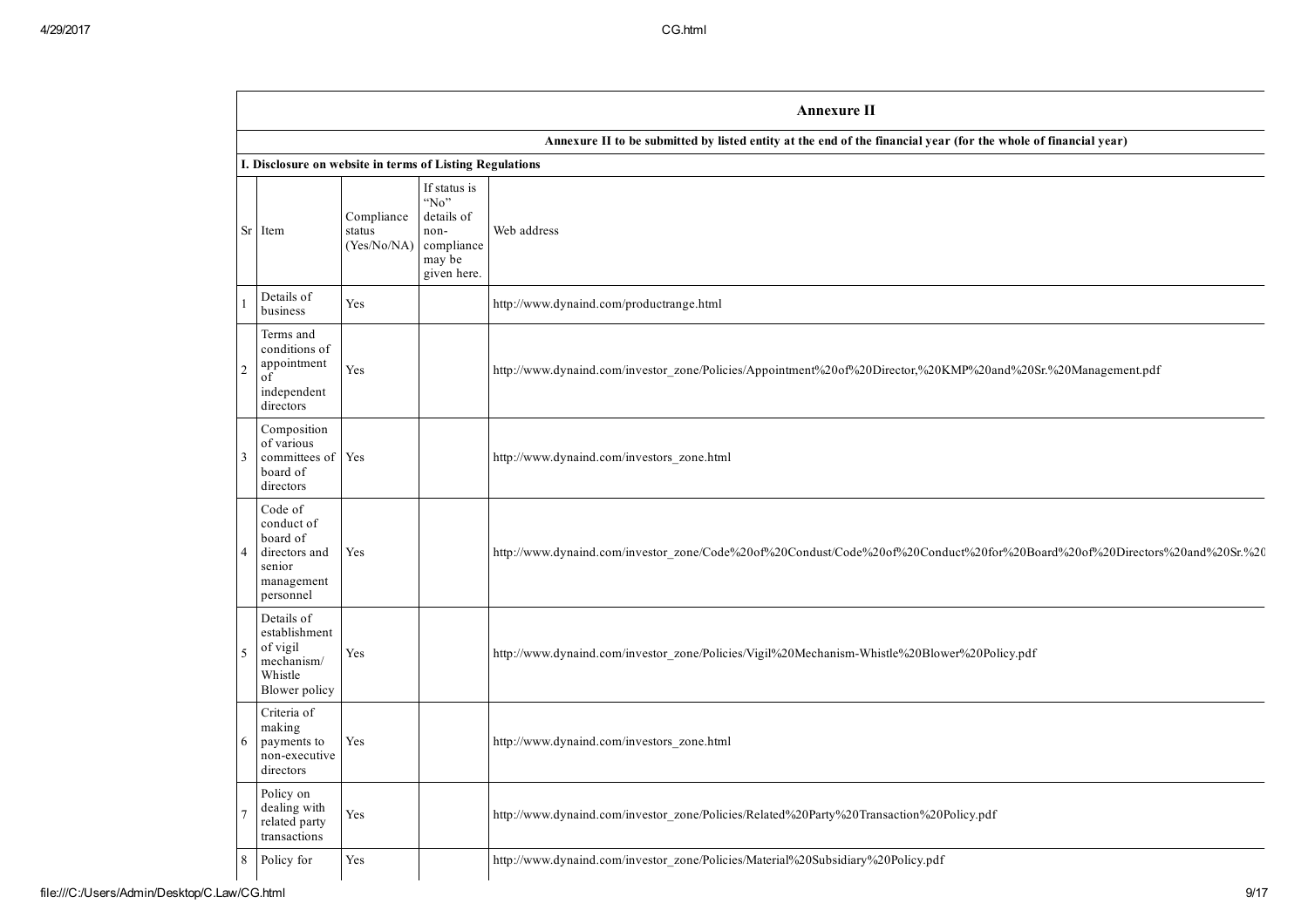|   | determining<br>'material'<br>subsidiaries                                              |     |                                            |
|---|----------------------------------------------------------------------------------------|-----|--------------------------------------------|
| Q | Details of<br>familiarization<br>programmes<br>imparted to<br>independent<br>directors | Yes | http://www.dynaind.com/investors_zone.html |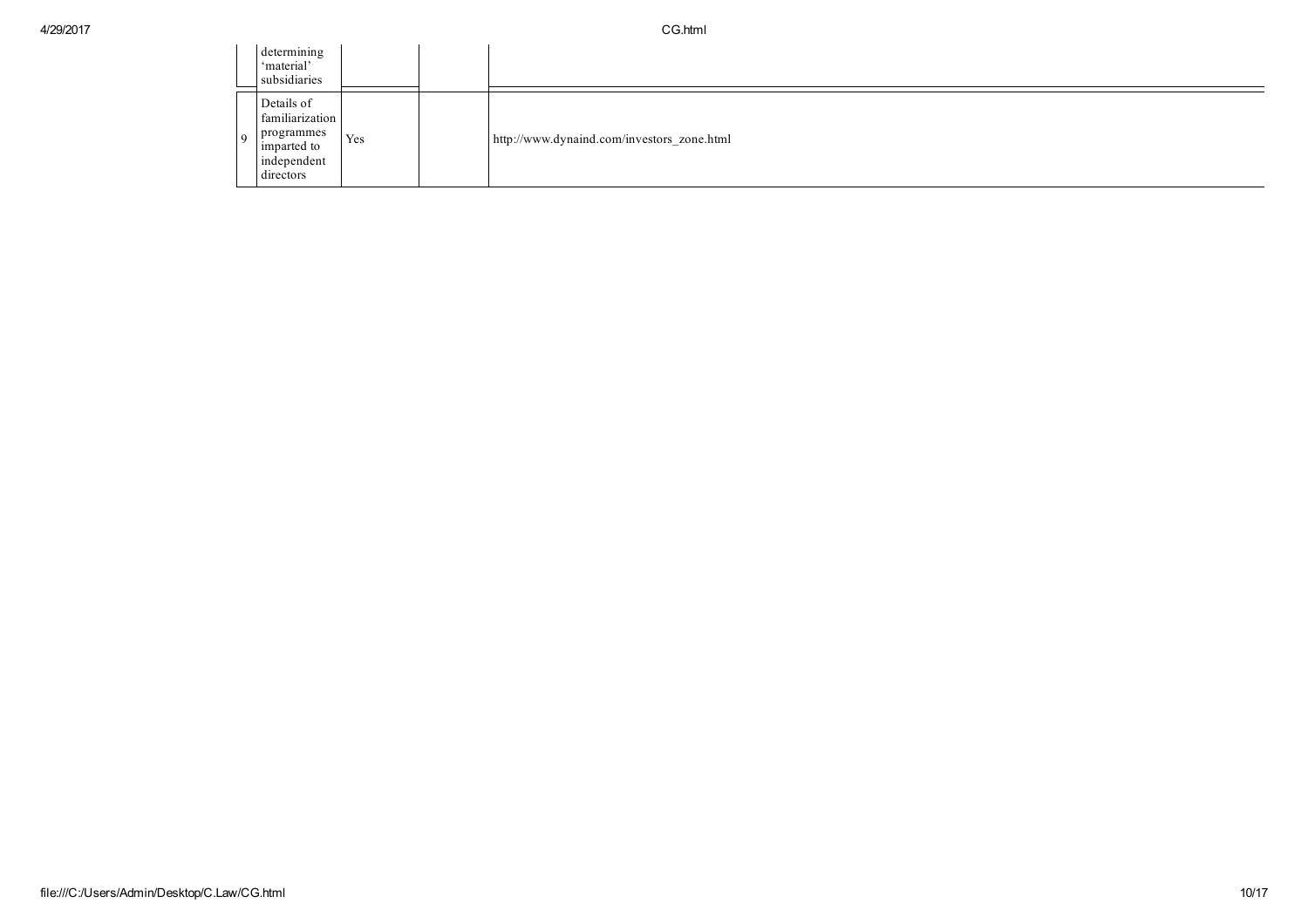|           |                                                                                                                                                  |                                     | <b>Annexure II</b>                                                       |                                            |  |  |  |  |  |  |  |  |  |
|-----------|--------------------------------------------------------------------------------------------------------------------------------------------------|-------------------------------------|--------------------------------------------------------------------------|--------------------------------------------|--|--|--|--|--|--|--|--|--|
|           | Annexure II to be submitted by listed entity at the end of the financial year (for the whole of financial year)                                  |                                     |                                                                          |                                            |  |  |  |  |  |  |  |  |  |
|           | I. Disclosure on website in terms of Listing Regulations                                                                                         |                                     |                                                                          |                                            |  |  |  |  |  |  |  |  |  |
| <b>Sr</b> | Item                                                                                                                                             | Compliance<br>status<br>(Yes/No/NA) | If status is "No"<br>details of non-<br>compliance may be<br>given here. | Web address                                |  |  |  |  |  |  |  |  |  |
| 10        | Contact information of the designated<br>officials of the listed entity who are<br>responsible for assisting and handling<br>investor grievances | Yes                                 |                                                                          | http://www.dynaind.com/investors_zone.html |  |  |  |  |  |  |  |  |  |
| 11        | email address for grievance redressal and<br>other relevant details                                                                              | Yes                                 |                                                                          | http://www.dynaind.com/investors_zone.html |  |  |  |  |  |  |  |  |  |
| 12        | Financial results                                                                                                                                | Yes                                 |                                                                          | http://www.dynaind.com/investors_zone.html |  |  |  |  |  |  |  |  |  |
| 13        | Shareholding pattern                                                                                                                             | Yes                                 |                                                                          | http://www.dynaind.com/investors_zone.html |  |  |  |  |  |  |  |  |  |
| 14        | Details of agreements entered into with the<br>media companies and/or their associates                                                           | NA                                  |                                                                          |                                            |  |  |  |  |  |  |  |  |  |
| 15        | New name and the old name of the listed<br>entity                                                                                                | NA                                  |                                                                          |                                            |  |  |  |  |  |  |  |  |  |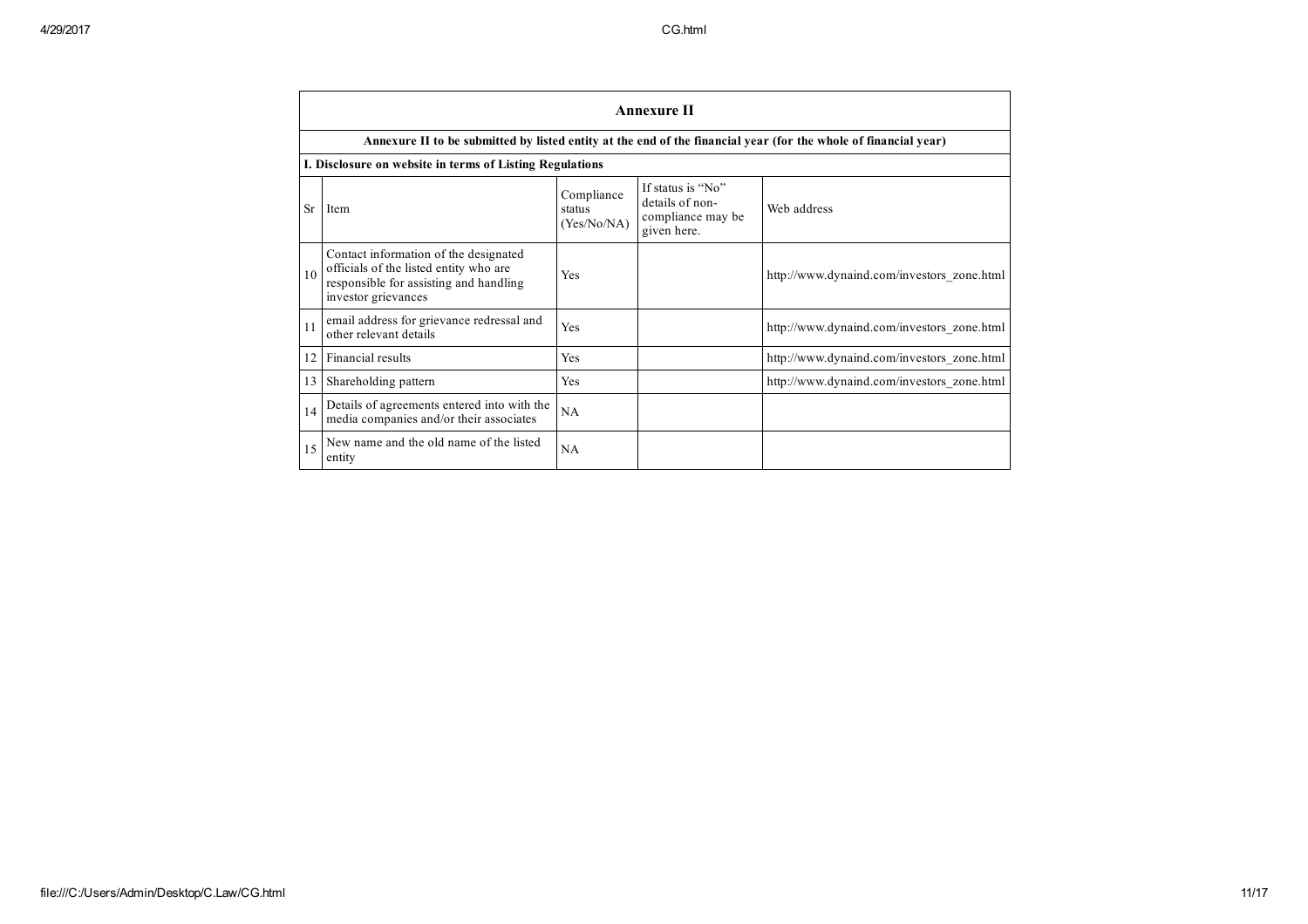|              | <b>Annexure II</b>                                                                                                   |                      |                                     |                                                                    |  |  |  |  |  |  |  |  |
|--------------|----------------------------------------------------------------------------------------------------------------------|----------------------|-------------------------------------|--------------------------------------------------------------------|--|--|--|--|--|--|--|--|
|              | <b>II. Annual Affirmations</b>                                                                                       |                      |                                     |                                                                    |  |  |  |  |  |  |  |  |
| <b>Sr</b>    | Particulars                                                                                                          | Regulation<br>Number | Compliance<br>status<br>(Yes/No/NA) | If status is "No" details of non-<br>compliance may be given here. |  |  |  |  |  |  |  |  |
| $\mathbf{1}$ | Independent director(s) have been appointed in terms of<br>specified criteria of 'independence' and/or 'eligibility' | 16(1)(b) &<br>25(6)  | Yes                                 |                                                                    |  |  |  |  |  |  |  |  |
| 2            | Board composition                                                                                                    | 17(1)                | Yes                                 |                                                                    |  |  |  |  |  |  |  |  |
| 3            | Meeting of Board of directors                                                                                        | 17(2)                | Yes                                 |                                                                    |  |  |  |  |  |  |  |  |
| 4            | Review of Compliance Reports                                                                                         | 17(3)                | Yes                                 |                                                                    |  |  |  |  |  |  |  |  |
| 5            | Plans for orderly succession for appointments                                                                        | 17(4)                | Yes                                 |                                                                    |  |  |  |  |  |  |  |  |
| 6            | Code of Conduct                                                                                                      | 17(5)                | Yes                                 |                                                                    |  |  |  |  |  |  |  |  |
| $\tau$       | Fees/compensation                                                                                                    | 17(6)                | Yes                                 |                                                                    |  |  |  |  |  |  |  |  |
| 8            | Minimum Information                                                                                                  | 17(7)                | Yes                                 |                                                                    |  |  |  |  |  |  |  |  |
| 9            | Compliance Certificate                                                                                               | 17(8)                | Yes                                 |                                                                    |  |  |  |  |  |  |  |  |
|              | 10 Risk Assessment & Management                                                                                      | 17(9)                | Yes                                 |                                                                    |  |  |  |  |  |  |  |  |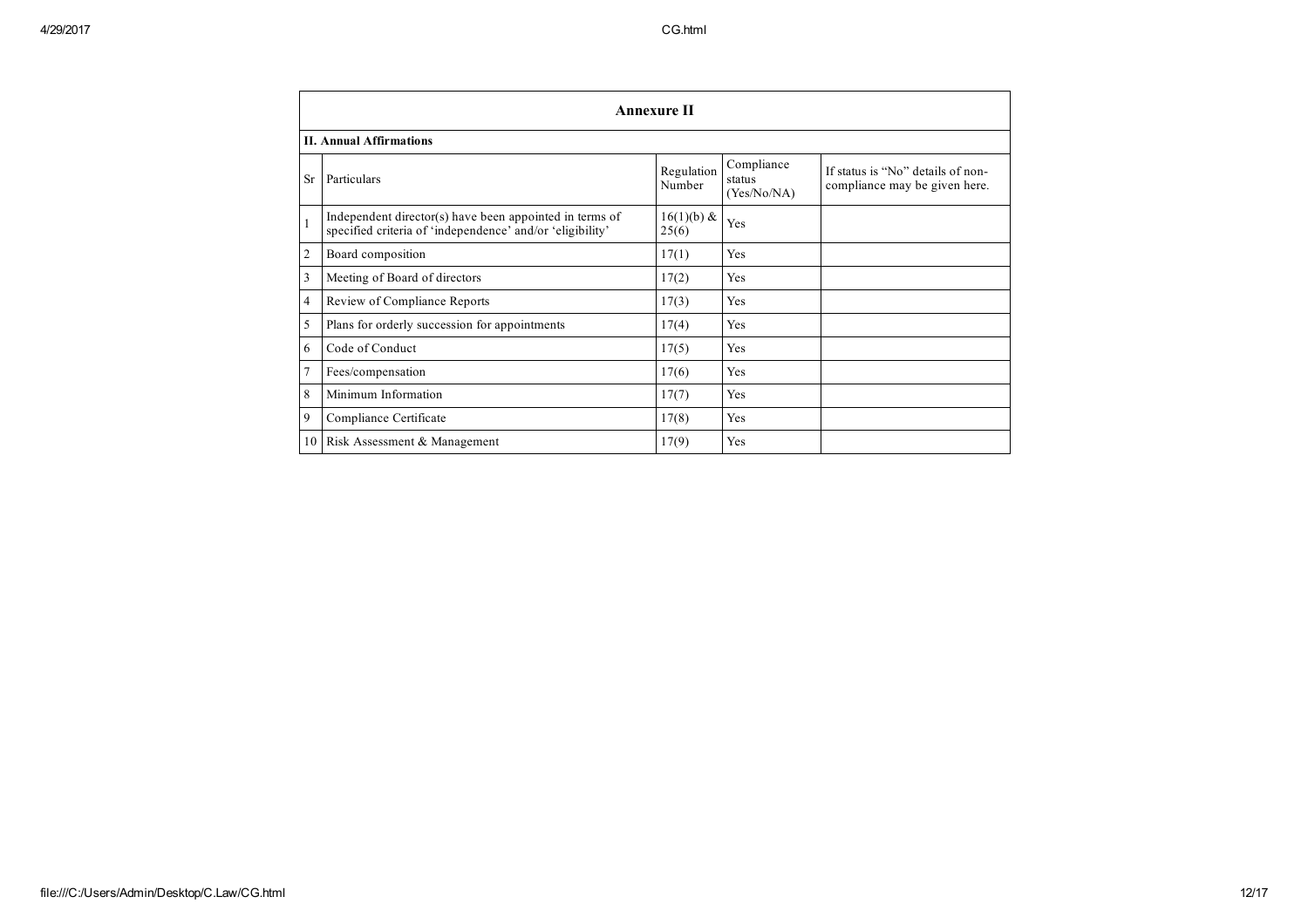| <b>Annexure II</b>             |                                                                                    |                               |                                  |                                                                    |  |  |  |  |
|--------------------------------|------------------------------------------------------------------------------------|-------------------------------|----------------------------------|--------------------------------------------------------------------|--|--|--|--|
| <b>II. Annual Affirmations</b> |                                                                                    |                               |                                  |                                                                    |  |  |  |  |
| <b>Sr</b>                      | Particulars                                                                        | Regulation<br>Number          | Compliance status<br>(Yes/No/NA) | If status is "No" details of non-<br>compliance may be given here. |  |  |  |  |
| 11                             | Performance Evaluation of Independent Directors                                    | 17(10)                        | Yes                              |                                                                    |  |  |  |  |
| 12                             | Composition of Audit Committee                                                     | 18(1)                         | Yes                              |                                                                    |  |  |  |  |
| 13                             | Meeting of Audit Committee                                                         | 18(2)                         | Yes                              |                                                                    |  |  |  |  |
| 14                             | Composition of nomination & remuneration<br>committee                              | 19(1) & (2)                   | Yes                              |                                                                    |  |  |  |  |
| 15                             | Composition of Stakeholder Relationship<br>Committee                               | 20(1) & (2)                   | Yes                              |                                                                    |  |  |  |  |
| 16                             | Composition and role of risk management<br>committee                               | 21(1), (2), (3),<br>(4)       | NA                               |                                                                    |  |  |  |  |
| 17                             | Vigil Mechanism                                                                    | 22                            | Yes                              |                                                                    |  |  |  |  |
| 18                             | Policy for related party Transaction                                               | 23(1), (5), (6),<br>(7) & (8) | Yes                              |                                                                    |  |  |  |  |
| 19                             | Prior or Omnibus approval of Audit Committee for<br>all related party transactions | 23(2), (3)                    | Yes                              |                                                                    |  |  |  |  |
| 20                             | Approval for material related party transactions                                   | 23(4)                         | NA                               |                                                                    |  |  |  |  |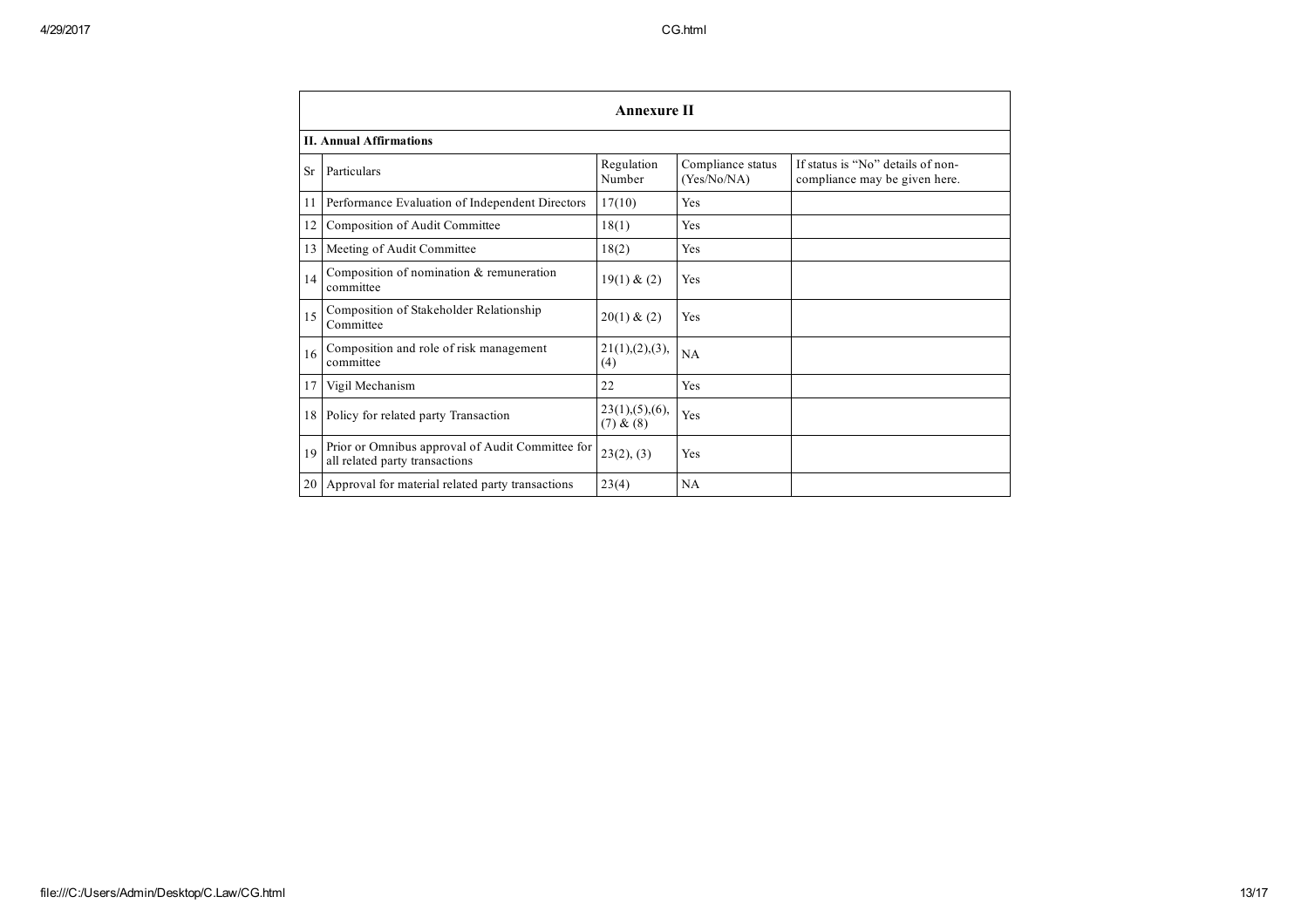|                                | <b>Annexure II</b>                                                                                                   |                                       |                                     |                                                                    |  |  |  |
|--------------------------------|----------------------------------------------------------------------------------------------------------------------|---------------------------------------|-------------------------------------|--------------------------------------------------------------------|--|--|--|
| <b>II. Annual Affirmations</b> |                                                                                                                      |                                       |                                     |                                                                    |  |  |  |
| <b>Sr</b>                      | Particulars                                                                                                          | Regulation<br>Number                  | Compliance<br>status<br>(Yes/No/NA) | If status is "No" details of non-<br>compliance may be given here. |  |  |  |
| 21                             | Composition of Board of Directors of unlisted material<br>Subsidiary                                                 | 24(1)                                 | Yes                                 |                                                                    |  |  |  |
| 22                             | Other Corporate Governance requirements with respect to<br>subsidiary of listed entity                               | 24(2), (3),<br>$(4)$ , $(5)$ &<br>(6) | Yes                                 |                                                                    |  |  |  |
| 23                             | Maximum Directorship & Tenure                                                                                        | $25(1)$ &<br>(2)                      | Yes                                 |                                                                    |  |  |  |
|                                | 24   Meeting of independent directors                                                                                | $25(3)$ &<br>(4)                      | Yes                                 |                                                                    |  |  |  |
| 25 <sub>1</sub>                | Familiarization of independent directors                                                                             | 25(7)                                 | Yes                                 |                                                                    |  |  |  |
| 26 <sup>1</sup>                | Memberships in Committees                                                                                            | 26(1)                                 | Yes                                 |                                                                    |  |  |  |
| 27                             | Affirmation with compliance to code of conduct from members<br>of Board of Directors and Senior management personnel | 26(3)                                 | Yes                                 |                                                                    |  |  |  |
| 28 l                           | Disclosure of Shareholding by Non-Executive Directors                                                                | 26(4)                                 | NA                                  |                                                                    |  |  |  |
| 29                             | Policy with respect to Obligations of directors and senior<br>management                                             | $26(2)$ &<br>26(5)                    | Yes                                 |                                                                    |  |  |  |
|                                | Any other information to be provided - Add Notes                                                                     |                                       |                                     |                                                                    |  |  |  |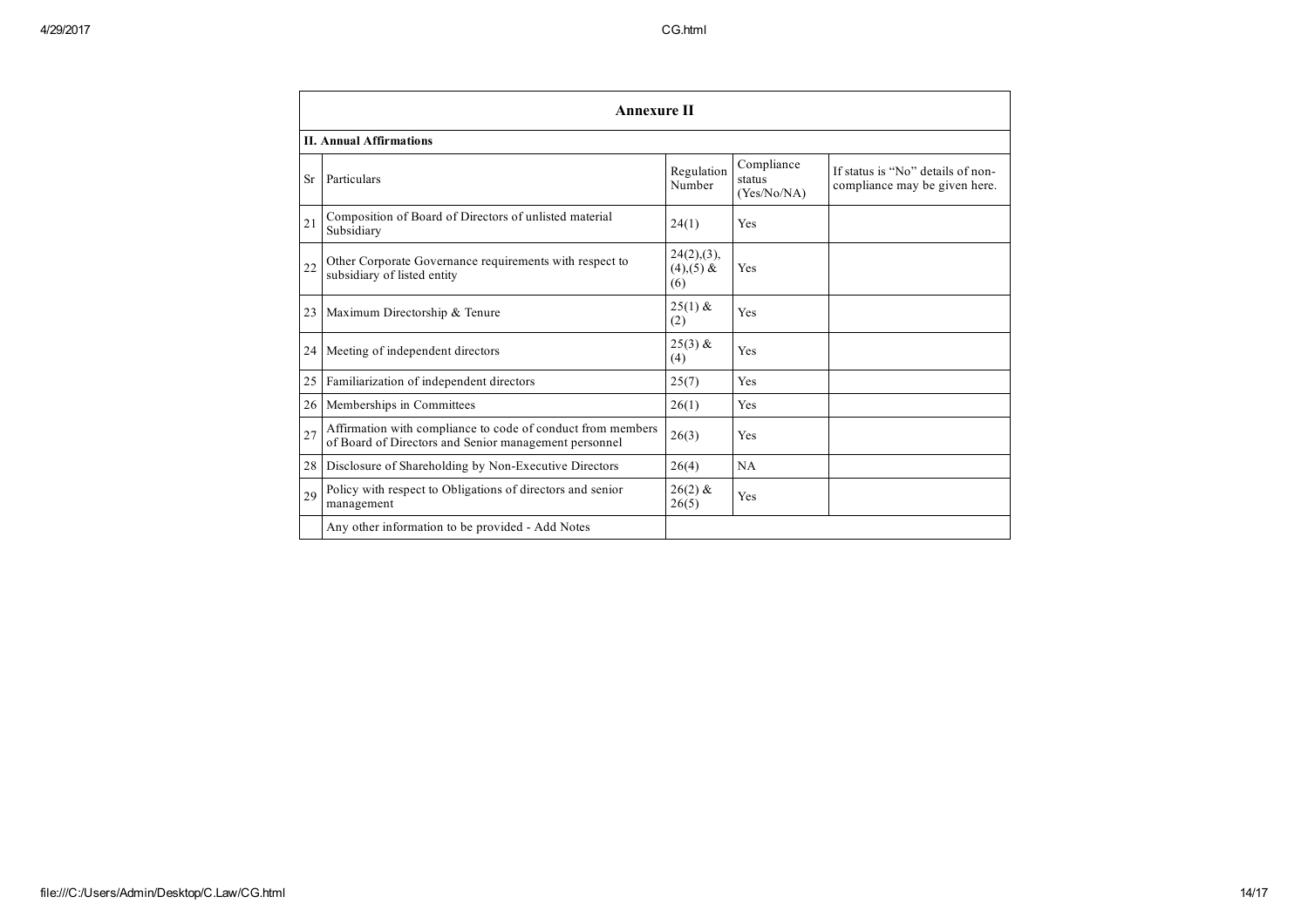|                          | Annexure II                                                                                                                                                           |                                         |  |  |  |  |
|--------------------------|-----------------------------------------------------------------------------------------------------------------------------------------------------------------------|-----------------------------------------|--|--|--|--|
| <b>III.</b> Affirmations |                                                                                                                                                                       |                                         |  |  |  |  |
| -Sr                      | <b>Particulars</b>                                                                                                                                                    | <b>Compliance status</b><br>(Yes/No/NA) |  |  |  |  |
|                          | The Listed Entity has approved Material Subsidiary Policy and the Corporate Governance requirements<br>with respect to subsidiary of Listed Entity have been complied | Yes                                     |  |  |  |  |
|                          | Any other information to be provided                                                                                                                                  |                                         |  |  |  |  |